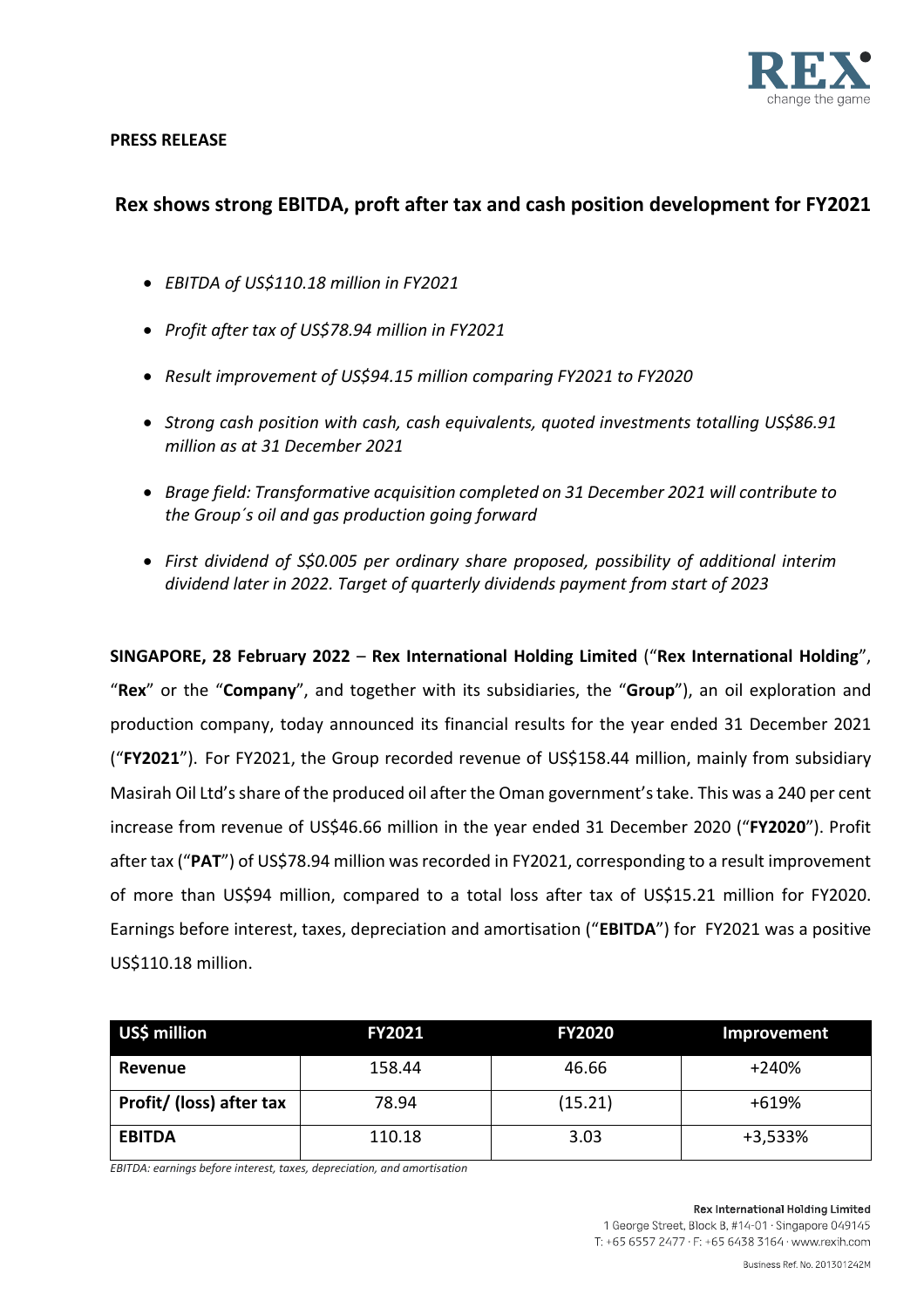

As at 31 December 2021, the Group's cash and cash equivalents and quoted investments totalled US\$86.91 million (31 December 2020: US\$46.30 million); with cash and cash equivalents at US\$60.60 million (31 December 2020: US\$20.38 million); and quoted investments at US\$26.31 million (31 December 2020: US\$25.93 million).

Mr Dan Broström, Executive Chairman of Rex, said, "The Group's revenue in FY2021 was boosted by an increase in the number of oil liftings from seven in FY2020 to 12 in FY2021, and an improvement of the average realised oil price sold from US\$34 per barrel in FY2020 to US\$67 per barrel in FY2021, against consistent operating costs in Oman. A summary qualified person's report on the Yumna Field dated 24 February 2022 states that as of 31 December 2021, the Yumna Field had produced 5.772 MMstb of oil. There are also estimated 15% more in 2P reserves, meaning that the field will be in production longer than originally anticipated."

"Our 91.65 per cent subsidiary Lime Petroleum AS's acquisition of a 33.84 per cent in the producing Brage Field for US\$42.6 million was completed on 31 December 2021, for which US\$18.24 million was booked as a bargain purchase of oil and gas properties by way of accounting treatment. Production from the Brage Field of estimated 3,440 barrels of oil equivalent per day net to Lime Petroleum will contribute to the Group's operating revenue and profit from 1 January 2022. Net 2P Reserves of about 7.3 mmboe from the Brage Field will also be added to Lime Petroleum's current attributable 2C Contingent Resources of 27.7mmboe. Our producing assets in Oman and Norway, coupled with a strong oil price, bode well for an equally strong 2022," Mr Broström added.

"The Board will endeavour to maintain strategic and sensible capital management and to create shareholders returns. The current level of oil price and market demand for oil make investments in production and reserves highly attractive if cash flow can be realised in the near term. Such investments, if successful, will further substantially increase shareholder value. The Company therefore has decided to use more of the Company's free cash flow on such near-term investments like our Yumna Field in Oman and Brage Field in Norway. For this reason, the Board is recommending a final dividend of S\$0.005 per ordinary share for the financial year ending 31 December 2021, payable in the fourth quarter of 2022. The expected record date and expected payment date will be announced together with the upcoming notice of annual general meeting. The Board may consider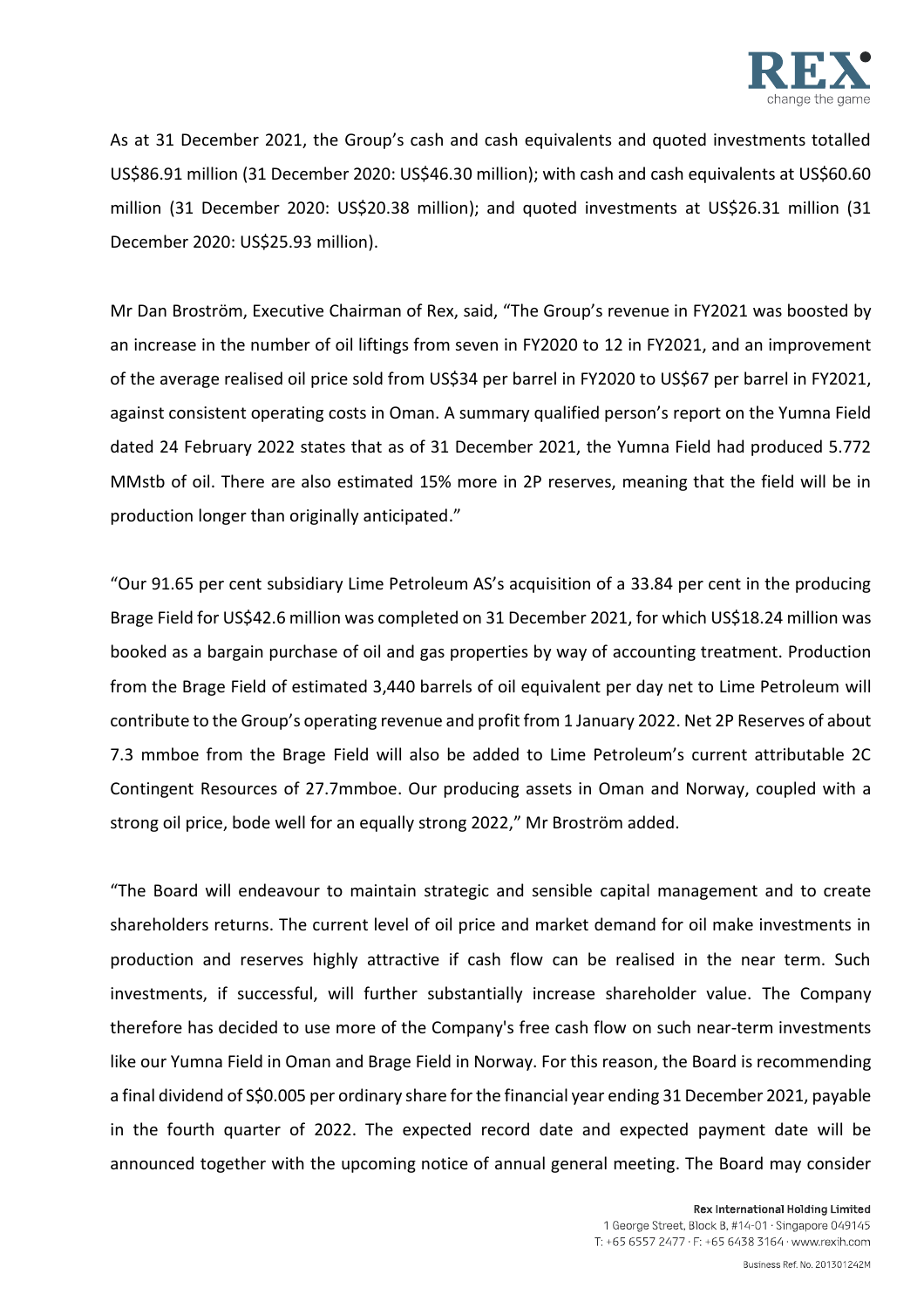

paying an interim dividend, subject to the Company's performance based on the financial results for the half year ending 30 June 2022 (1H FY2022).

"We want the Company to be viewed as a stable yield generator with long-term prospects. The Group believes a sustainable and fixed level of profits can be maintained over time. The objective of the Company's dividend policy is therefore to pay a regular cash dividend, aiming at the target level of \$0.02 per ordinary share per annum, on a quarterly basis, starting from the first quarter of 2023, subject to the profitability of the Company and at the sole discretion of the Board," he said.

--- END ---

#### *Disclaimer*

*This press release may contain projections and forward-looking statements that reflect the Company's current views with respect to future events and financial performance. These views are based on estimates and current assumptions which are subject to business, economic and competitive uncertainties and contingencies as well as various risks and these may change over time and in many cases are outside the control of the Company and its directors. Actual future performance, outcome and results may differ materially from those expressed in forward-looking statements as a result of a number of risks, uncertainties and assumptions. Representative examples of these factors include (without limitation) general industry and economic conditions, interest rate trends, cost of capital and capital availability, availability of real estate properties, competition from other companies and venues for the sale/distribution of goods and services, shifts in customer demands, customers and partners, changes in operating expenses, including employee wages, benefits and training, governmental and public policy changes and the continued availability of financing in the amounts and the terms necessary to support future business. No assurance can be given that future events will occur, that projections will be achieved, or that the Company's assumptions are correct. The Company does not assume any responsibility to amend, modify or revise any forward-looking statements, on the basis of any subsequent developments, information or events, or otherwise. These statements can be recognised by the use of words such as "expects," "plans," "will," "estimates," "projects," or words of similar meaning. Such forward-looking statements are not guarantees of future performance and actual results may differ from those forecast and projected or in the forward-looking statements as a result of various factors and assumptions. There is no assurance that Rex Virtual Drilling will consistently deliver accurate analyses and results, as it is dependent on many external factors such as data quality. Shareholders and investors are cautioned not to place undue reliance on these forward-looking statements, which are based on the current view of management of future events.*

## *About Rex International Holding*

*Rex International Holding was listed on Singapore Exchange Securities Trading Limited's Catalist Board on 31 July 2013. The Company de-risks its portfolio of exploration and development assets using its proprietary liquid hydrocarbon indicator Rex Virtual Drilling technology to identify the location of oil reservoirs in the sub-surface through analysis ofseismic data. Since the Company's listing, the Group has achieved four offshore commercial discoveries, one in Oman and three in Norway. The Group also offers Rex Virtual Drilling screening services to other oil exploration companies as an additional tool to increase the success rate of finding oil.* 

## **Issued by Rex International Holding Limited**

Tel: +65 6557 2477 Mok Lai Siong, laisiong.mok@rexih.com